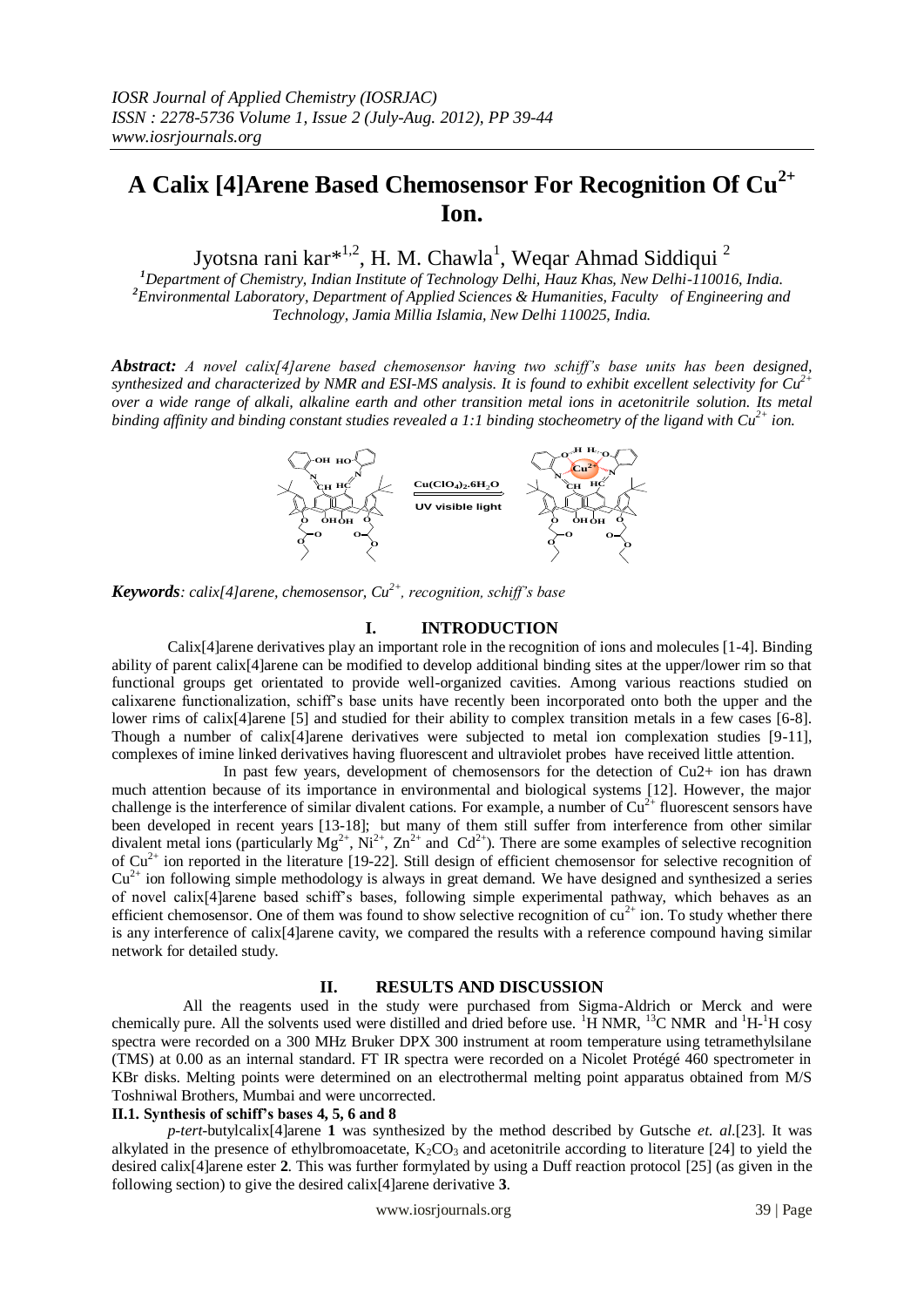Alkylated calix[4]arene **3** (500 mg, 0.61mM) and hexamethylenetetramine (40 equivalent) were taken in trifluoroacetic acid (50 mL). The reaction mixture was refluxed until the starting materials disappeared (completion of the reaction was monitered by TLC). On completion of reaction, the mixture was quenched with ice cold water and extracted with dichloromethane. The organic layer was washed with water and dried over Na2SO4. Solvent was evaporated under reduced pressure the residue was purified as mentioned to yield the desired formylated calix[4]arene **4**. The spectral data of the synthesized formylated calix[4]arene derivative **4** was found to be similar to the one reported earlier [26, 27].



**Scheme 1.** Synthesis of calix-coumarin schiff's base derivative 4, 5, 6; (i) BrCH<sub>2</sub>CO(O)C<sub>2</sub>H<sub>5</sub>, K<sub>2</sub>CO<sub>3</sub>, CH<sub>3</sub>CN, reflux, 48h; (ii) HMTA, TFA, reflux, 24h; (iii) *o*-hydroxy aniline, toluene, reflux,12h; (iv) *p*-hydroxy aniline, toluene, reflux,12h; (v) aniline, toluene, reflux,12h.

 Following similar method, schiff's bases **5** and **6** were synthesized using *p*-hydroxy aniline/ aniline (1.1 equivalents per one formyl group) respectively in place of *o*-hydroxy aniline. Rest of the work up procedures are same as described above.

 For detailed study, a reference compound of calixarene based schiff's base was also synthesized by using *p*-hydroxy benzaldehyde **7** and refluxing it with *o*-hydroxy aniline (1.1 equivalent) in toluene to give desired reference compound **8**.

 The protocol adopted for the synthesis of a series of novel calix[4]arene based schiff's bases **4**, **5** and **6** is depicted in **scheme 1**. The procedure for synthesis of reference compound of calix[4]arene based schiff's base 4 is depicted in **scheme 2**.



**Scheme 2.** Synthesis of reference compound **8**; (i) *o*-hydroxy aniline, toluene, reflux,12h.

#### **II.2. Charecterization of the products through NMR, FT IR and ESI-MS spectroscopy.**

<sup>1</sup>H NMR and <sup>13</sup>C NMR spectral analysis with combination of FT-IR and mass spectral data have proved useful to obtain the detailed structure and conformation of the synthesized compounds. For instance, compound **4,** obtained from the reaction of **3,** with *o*-hydroxy-aniline exhibited a molecular ion peak at *m/z*  948.120  $(M^+ + 1)$  in its ESI-MS mass spectrum which indicated the substitution of  $o$ -hydroxy-aniline units in the molecule. The disappearance of a strong absorption bands at 1689 cm<sup>-1</sup> in the FT-IR spectrum of 3 clearly suggested the absence of aldehyde functions in the molecule while the absorption bands appearing at  $1623 \text{cm}^{-1}$ , 1677cm<sup>-1</sup> and 3286cm<sup>-1</sup> showed CH=N, C=O and -OH functions in the molecule. <sup>1</sup>H NMR spectrum of 4 in CDCl<sub>3</sub> (fig. 1) revealed no signal at  $\delta$  9.77 that could be attributed to the aldehyde protons indicated the transformation of aldehydic functions during the reaction.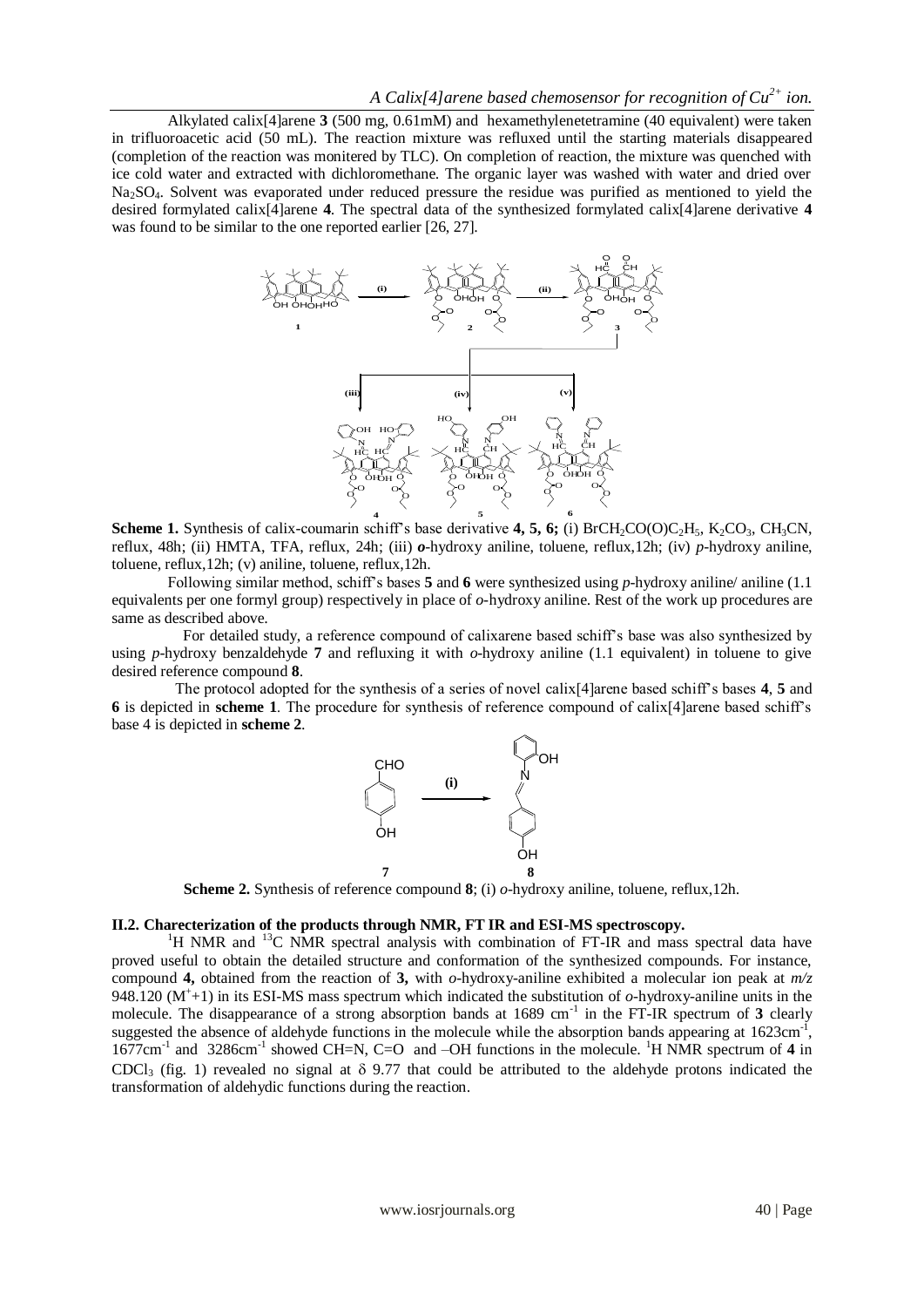

Two deuterium exchangeable singlets were observed at  $\delta$  8.38 and  $\delta$  7.53 which could be assigned to the OH protons of calix<sup>[4]</sup>arene and that of  $o$ -hydroxyaniline respectively. A non-D<sub>2</sub>O exchangeable singlet that appeared at  $\delta$  8.40 could be assigned to the azomethine (CH=N) protons of the schiff's base subunits. Detailed analysis of the proton NMR spectrum of 4 revealed the proton resonances at  $\delta$  7.16 (s) and 6.93 (s) were assigned for ArH<sub>calix</sub> and peaks at  $\delta$  7.14 (d), 7.06 (t), 6.89 (d) and 6.79 (t) for aromatic protons of *o*-hydroxy aniline. O-CH<sub>2</sub> protons of the ester moiety appeared as a singlet at  $\delta$  4.74; while a quartet and a triplet at  $\delta$  4.28 (q) and 1.31 (t) could be assigned to the  $CH_2\text{-}CH_3$ ,  $CH_2\text{-}CH_3$  protons respectively. The methylene bridge protons of compound **4** exhibited a pair of doublet in its <sup>1</sup>H NMR spectrum which indicated a symmetrical cone conformation of **4**. The doublet at the higher chemical shift of 4.47 could be ascribed to the *endo* protons while that at  $\delta$  3.36 was due to the *exo* protons of the methylene bridge of calix<sup>[4]</sup>arene. This pattern of methylene bridge proton signals absolutely corroborated the symmetrical cone conformation of **4** which was further confirmed from its <sup>13</sup>C NMR spectrum that revealed a distinct carbon signal at  $\delta$  30.1 ppm for the methylene bridge carbon atoms in cone conformation [28]. The *tert*-butyl protons of calixarene appeared as a singlet at  $\delta$  1.01.

Individual assignment of this complex pattern of aromatic signals of **4** was confirmed by COSY experiments. For instance, the COSY spectrum of **4** (fig. 2) exhibited four cross correlation peaks in the aromatic region.



**Figure 2.**  ${}^{1}H$ - ${}^{1}H$  cosy spectrum of **4** in CDCl<sub>3</sub> at 25 ${}^{\circ}C$ .

The coupling of the doublet and triplet at  $\delta$  7.14 and at  $\delta$  7.06 gave a cross correlation peak which indicated that these signals corresponded to the aromatic protons  $H<sub>a</sub>$  and  $H<sub>b</sub>$  of the  $o$ -hydroxy aniline unit present at the upper rim of the molecule. Similarly the other correlation peak that appeared for the coupling of two triplets at  $\delta$  7.06 and 6.79 for the four aromatic protons indicated that these signals correspond to the aromatic protons H<sub>b</sub> and H<sub>c</sub>. A third correlation peak that appeared for the coupling of a triplet at  $\delta$  6.79 and a doublet at  $\delta$ 6.89 could be assigned to the aromatic protons of the H<sub>c</sub> and H<sub>d</sub> of the  $o$ -hydroxy aniline unit; while the fourth cross peak could be ascribed to the coupling of the quatret at  $\delta$  4.26 and a triplet at  $\delta$  1.29 which confirmed that these signals corresponded to the  $CH<sub>2</sub>-CH<sub>3</sub>$  protons of the ester units.

Detailed spectral data for characterization of compounds **4**, **5**, **6** and **8** are listed in Table1 and Table 2.

#### **II.3. Analysis of binding characteristics of ligand 4 by UV visible spectroscopy.**

In order to evaluate binding affinities of synthesized calix[4]arene based schiff's bases **4**, **5** and **6** towards metal ions, UV-vis spectroscopic studies were conducted with transition-metal ions (Fe<sup>3+</sup>, Mn<sup>2+</sup>, Co<sup>2+</sup>,  $\mathrm{Ni}^{2+}$ ,  $\mathrm{Zn}^{2+}$ ,  $\mathrm{Cd}^{2+}$ ,  $\mathrm{Ag}^{+}$ ,  $\mathrm{Hg}^{2+}$ ), alkali metal ions (Li<sup>+</sup>, Na<sup>+</sup>, K<sup>+</sup>) and alkaline-earth metal ions (Mg<sup>2+</sup>, Ca<sup>2+</sup>,  $Ba^{2+}$ ) in solution using acetonitrile as the solvent. It was observed that out of these, compound 4 was found to show significant interaction with  $Cu^{2+}$  ion (fig. 3a).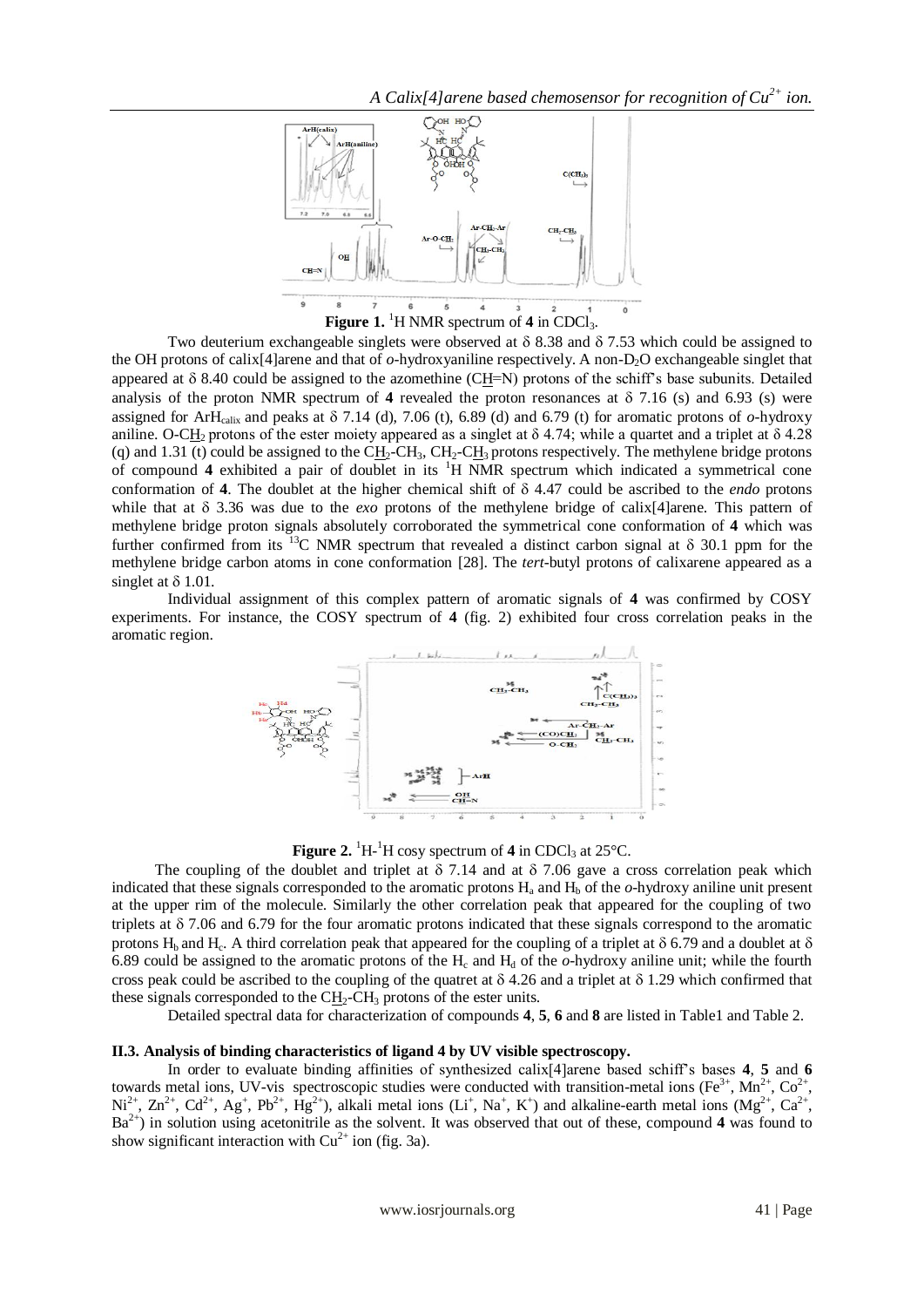

**Figure 3.** (a) UV-visible spectra of **4** and shifts in its  $\Box$  maxupon addition of alkali, alkaline and transition metal cations; (b) UV-visible titrations of  $4 \frac{(1 \times 10^{-5} M)}{W}$  with 0 to 6 equiv. of Cu(ClO<sub>4</sub>)<sub>2</sub>.6H<sub>2</sub>O in acetonitrile. Inset: Job's continuous variation plot indicating 1:1 complex stoichiometry between  $4$  and  $Cu^{2+}$ .

Gradual addition of a standard solution of  $Cu(CIO<sub>4</sub>)<sub>2</sub>·6H<sub>2</sub>O$  in a UV-visible titration experiment of 4 with  $Cu^{2+}$  ions exhibited a progressive decrease in the intensity of the absorption peak at 324 nm with concurrent increase in the new absorption band centered at 380 nm in the UV-visible spectrum (fig. 3b). It exhibited a bathochromic shift  $(\Delta\lambda_{\text{max}})$  of about 56 nm, with appearance of a clear isosbestic point at 348 nm, during the spectral titration, indicating the formation of a well defined  $4$ -Cu<sup>2+</sup> complexation. These observations indicated that compound  $4$  has high sensitivity and selectivity for  $Cu^{2+}$ .

To compare whether there is any role of calixarene network in sensing copper, a reference compound **8** was synthesized from o-hydroxy benzaldehyde and *o*-hydroxy aniline. UV-vis spectral analysis revealed no affinity of the reference compound towards sensing copper indicating that the cavity of parent calix[4]arene plays very important role in sensing copper.

Quantitative analysis of the binding characteristics of 4 with  $Cu^{2+}$  ions when determined by Job's continuous variation plots. It revealed a maximum absorbance at 0.5 mole fraction of ligand to indicate a 1:1 binding stoichiometry for the interaction between **4** and copper ions. The association constant  $(K_s)$  of **4**-Cu<sup>2+</sup> complex was determined following Benesi-Hildebrand equation [29]. A plot of measured absorbance [1/(*A* –  $(A_0)$ ] at 380 nm versus 1/[Cu<sup>2+</sup>] was found to exhibit a linear relationship (y =  $(1.73 \times 10^{-5})$ x + 0.6721 and correlation coefficient,  $R = 0.99639$ ) thereby indicating a 1:1 binding stoichiometry between the Cu<sup>2+</sup> ion and 4 (fig. 4).



**Figure 4.** Benesi-Hildebrand plot of 4 (3.8 x  $10^4$  M<sup>-1</sup>) with Cu(II) in acetonitrile.

The slope (m) and intercept (c) of the linear plot were found to be  $1.73\times10^{-5}$  and 0.6721 respectively. The association constant  $(K_s)$  of **4** in the presence of  $Cu^{2+}$  ion was determined from slope (m) and intercept (c) values by using the following equation.

 $K_s$  = intercept/slope = c/m

## Therefore,  $K_s = 0.6721/(1.73 \times 10^{-5}) = 3.8 \times 10^4 \text{ M}^{-1}$

## **III. CONCLUSION**

A series of novel calix[4]arene based schiff's bases were designed and synthesized. The compounds were characterized using various spectroscopic techniques like NMR, FT-IR and ESI-MS spectroscopy. Detailed analysis of <sup>1</sup>H NMR and <sup>13</sup>C NMR spectra revealed that all the compounds synthesized remain in cone conformation. In order to study their chemosensor properties, effects of different monovalent and divalent metal ions on them were studied using UV visible absorption spectroscopy in an acetonitrile solution. Out of them, compound 4 was found to show selective and efficient binding towards Cu<sup>2+</sup> ion. Its metal binding affinity and binding constant studies revealed a 1:1 binding stocheometry of the ligand with  $Cu^{2+}$  ion. The reason for host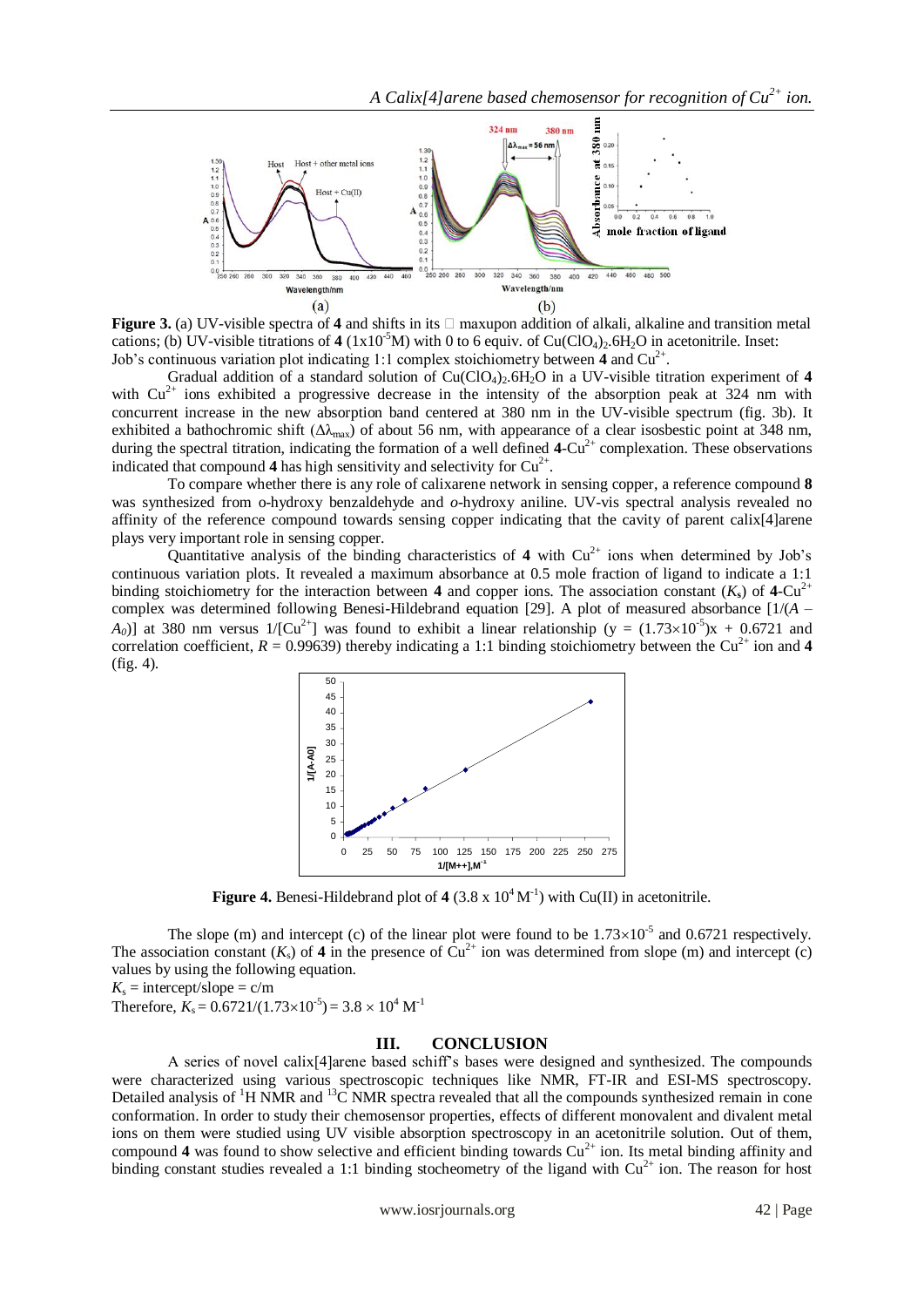compound 4 to selectively recognize  $Cu^{2+}$  may be the "size-fit" effect of the calix[4]arene cavity in addition to  $\pi$ -cation-interaction strengthened by a change in dipole moment of the chromophore through possible charge transfer induced by Cu(II) binding. Studies when compared with a reference compound bearing the same functional group, other than the calix[4]arene network, it was confirmed that both the cavity of calix[4]arene along with the functional groups of the schiff's base moiety together make compound **4** an efficient chemosensor for  $Cu^{2+}$  recognition.

## **IV. ACKNOWLEDGEMENTS**

We acknowledge the financial assistance received from the Department of Science and Technology, Department of Biotechnology, Ministry of Rural Development and Central instrumental facility of Indian Institute of Technology, New Delhi for providing facilities to conduct NMR studies and record mass spectra reported in this paper.

| Comp.<br>No. | Yield<br>$\frac{0}{0}$ | $m.p.^{\circ}C$ | М.<br>Formula<br>(m.wt)               | <b>MS</b><br>(m/z)          |
|--------------|------------------------|-----------------|---------------------------------------|-----------------------------|
| 4            | 56 %                   | 236-238         | $C_{58}H_{62}N_2O_{10}$<br>(947.1203) | 948.121<br>$(M^+ + 1)$      |
| 5            | 64 %                   | 220-222         | $C_{58}H_{62}N_2O_{10}$<br>(947.1203) | 948.447<br>$(M^+ + 1)$      |
| 6            | 60 %                   | >250            | $C_{58}H_{62}N_2O_8$<br>(915.1215)    | 939.454<br>$(M^+ + 1 + Na)$ |
| 8            | 45 %                   | 180-182         | $C_{13}H_{11}NO_2$<br>(213.2319)      | 214.082<br>$(M^+ + 1)$      |

**Table I: (Characterization of Compounds 4, 5, 6 and 8)**

| Table II: IK and TH NNIK Spectral Data of Compounds (4, 5, 6 and 6). |                                               |                                                                                                                                                                                                                                                                                                                                                                                                                                                                                                                                                                                                                                                  |  |  |  |
|----------------------------------------------------------------------|-----------------------------------------------|--------------------------------------------------------------------------------------------------------------------------------------------------------------------------------------------------------------------------------------------------------------------------------------------------------------------------------------------------------------------------------------------------------------------------------------------------------------------------------------------------------------------------------------------------------------------------------------------------------------------------------------------------|--|--|--|
| Compound<br>No.                                                      | IR<br>(KBr,<br>$v_{\rm max}$ /<br>$cm^{-1}$ ) | <sup>1</sup> H NMR (300 MHz, CDCl <sub>3</sub> , $\delta$<br>in ppm)                                                                                                                                                                                                                                                                                                                                                                                                                                                                                                                                                                             |  |  |  |
| $\boldsymbol{4}$                                                     | 3286(OH),<br>$1677(C=0)$ ,<br>$1623$ (C=N).   | 8.40 (s, 2H, CH=N), 8.38 (s, 2H, OH), 7.53 (s, 2H, OH),<br>7.16(s, 4H, Ar $H_{\text{calix}}$ ), 7.14 (d, 2H, J=7.8 Hz, Ar $H_{\text{aniline}}$ ), 7.06<br>(t, 2H, J=13.5 Hz, Ar $H_{\text{aniline}}$ ), 6.93(s, 4H, Ar $H_{\text{calix}}$ ), 6.89 (d,<br>2H, J=9.8 Hz, Ar <sub>Haniline</sub> ), 6.79 (t, 2H, J=12.3 Hz, Ar <sub>Haniline</sub> ),<br>4.74 (s, 4H, ArOCH <sub>2</sub> ), 4.47 (d, 4H, J=16.5 Hz, ArCH <sub>2</sub> Ar),<br>4.28 (q, 4H, J=7.2 Hz, CH <sub>2</sub> CH <sub>3</sub> ), 3.36 (d, 4H, J=16.5 Hz,<br>ArCH <sub>2</sub> Ar), 1.31(t, 6H, J=18.3 Hz, CH <sub>2</sub> -CH <sub>3</sub> ), 1.01(s, 18H,<br>$C(CH_3)_3$ ). |  |  |  |
| 5                                                                    | 3286(OH),<br>$1677(C=0)$ ,<br>$1623$ (C=N).   | 8.35 (s, 2H, CH=N), 8.37 (s, 4H, OH), 7.56-7.47 (m, 10H, 8<br>x ArH, 2 x OH), 6.77-6.72(m, 8H, ArH), 4.60 (s, 4H,<br>ArOCH <sub>2</sub> ), 4.34 (d, 4H, J=6.8 Hz, ArCH <sub>2</sub> Ar), 4.21(q, 4H,<br>J=7.6 Hz, CH <sub>2</sub> CH <sub>3</sub> ), 3.32 (d, 4H, J=6.8 Hz, ArCH <sub>2</sub> Ar),<br>1.21(t, 6H, J=11.2 Hz, CH <sub>2</sub> -CH <sub>3</sub> ), 0.88(s, 18H, C(CH <sub>3</sub> ) <sub>3</sub> ).                                                                                                                                                                                                                                |  |  |  |
| 6                                                                    | 3288(OH),<br>$1670(C=O)$ ,<br>$1610(C=N)$ .   | 8.51(s, 2H, CH=N), 7.67 (s, 2H, OH), 7.62 (s, 2H, OH), 7.26<br>(s, 4H, ArHcalix), 7.21-7.14 (m, 4H, ArH <sub>aniline</sub> ), 6.92 (s, 4H,<br>ArHcalix), 6.82-6.65 (m, 4H, ArH <sub>aniline</sub> ), 4.79 (s, 4H,<br>ArOCH <sub>2</sub> ), 4.50 (d, 4H, J= 7.3Hz, ArCH <sub>2</sub> Ar), 4.34 (q, 4H, J=<br>12.6Hz, CH <sub>2</sub> CH <sub>3</sub> ), 3.47 (d, 4H, J=7.3 Hz, ArCH <sub>2</sub> Ar),<br>1.39(t, 6H, CH <sub>2</sub> -C <u>H</u> <sub>3</sub> ), 1.03(s, 18H, C(C <u>H</u> <sub>3</sub> ) <sub>3</sub> )                                                                                                                          |  |  |  |
| 8                                                                    | 3200(OH),<br>$1622(C=N)$                      | 8.54 (s, 1H, CH=N), 7.77(s, 1H, OH), 7.72(s, 1H, OH),<br>7.11(d, 2H, J=7.6 Hz, ArH), 6.92-6.71 (m, 6H, ArH)                                                                                                                                                                                                                                                                                                                                                                                                                                                                                                                                      |  |  |  |
|                                                                      |                                               |                                                                                                                                                                                                                                                                                                                                                                                                                                                                                                                                                                                                                                                  |  |  |  |

| Table II: IR and <sup>1</sup> H-NMR Spectral Data of Compounds (4, 5, 6 and 8). |  |  |
|---------------------------------------------------------------------------------|--|--|
|---------------------------------------------------------------------------------|--|--|